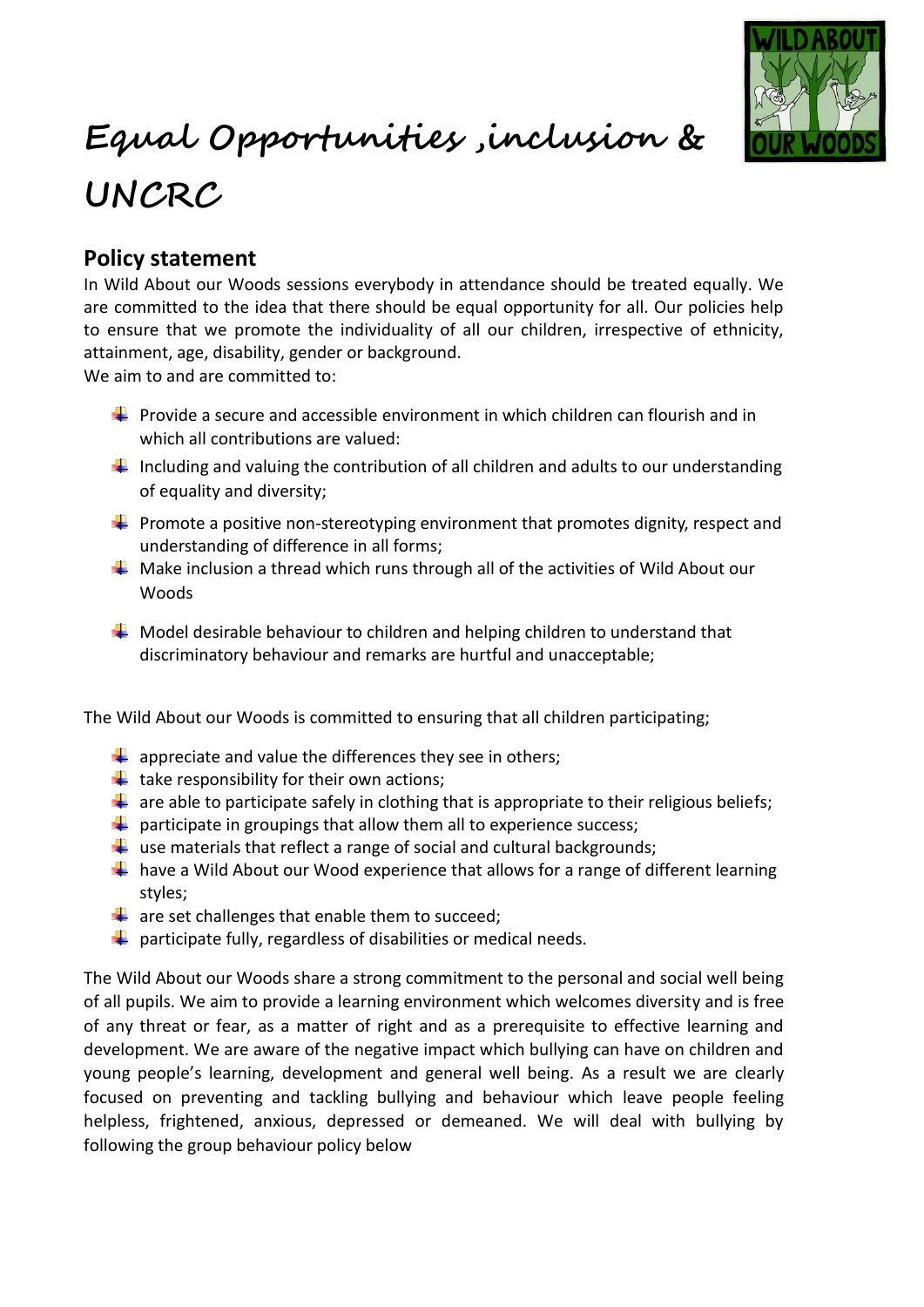Children with medical needs or disabilities will be helped so they can take as full a part as everyone else in Wild About our Woods sessions. Those with challenging behaviour are riskassessed and may need one-to-one supervision, but their entitlement remains the same within the human resources that are available.

The UN Convention on the Rights of the Child

Article 31 states that children have a right;

 $\downarrow$  to rest and leisure, to engage in play and recreational

activities appropriate to the age of the child and to participate

freely in cultural life and the arts.

 $\ddot{\phantom{a}}$  to participate fully in cultural and artistic life and shall



encourage the provision of appropriate and equal opportunities for cultural, artistic, recreational and leisure activity.

## Procedures

- $\frac{1}{\sqrt{1}}$  making appropriate provision within the woodland activities to ensure each child receives the widest possible opportunity to develop their skills and abilities, e.g. recognising the different learning styles of girls and boys;
- $\downarrow$  Ensuring that children have equality of access to all the activities that we offer. This may involve making adjustments to the resources to accommodate a wide range of learning, physical and sensory impairments;
- $\downarrow$  Avoiding stereotypes or derogatory content in the selection of stories or other visual materials;
- $\ddot{\bullet}$  Offering Wild About our Woods activities which focus on the achievement of the individual and based on choice of participation. After the first session's observations of the group and after collecting feedback from the children themselves we will create activities which focus on individuals' interests. This will develop their outdoor experiences that will encourage children to develop positive attitudes about themselves as well as subtly learn about the group and individuals who are different from themselves. Group activities will encourage team work and encourages children to empathise with others and to begin to develop the skills of critical thinking.
- $\ddot{+}$  Ensuring that children whose first language is not English (EAL) are supported.
- $\ddot$  The Wild About our Woods Leader will ensure that all adults within the group are committed to the Equal Opportunities Policy and Equality and Diversity Policy